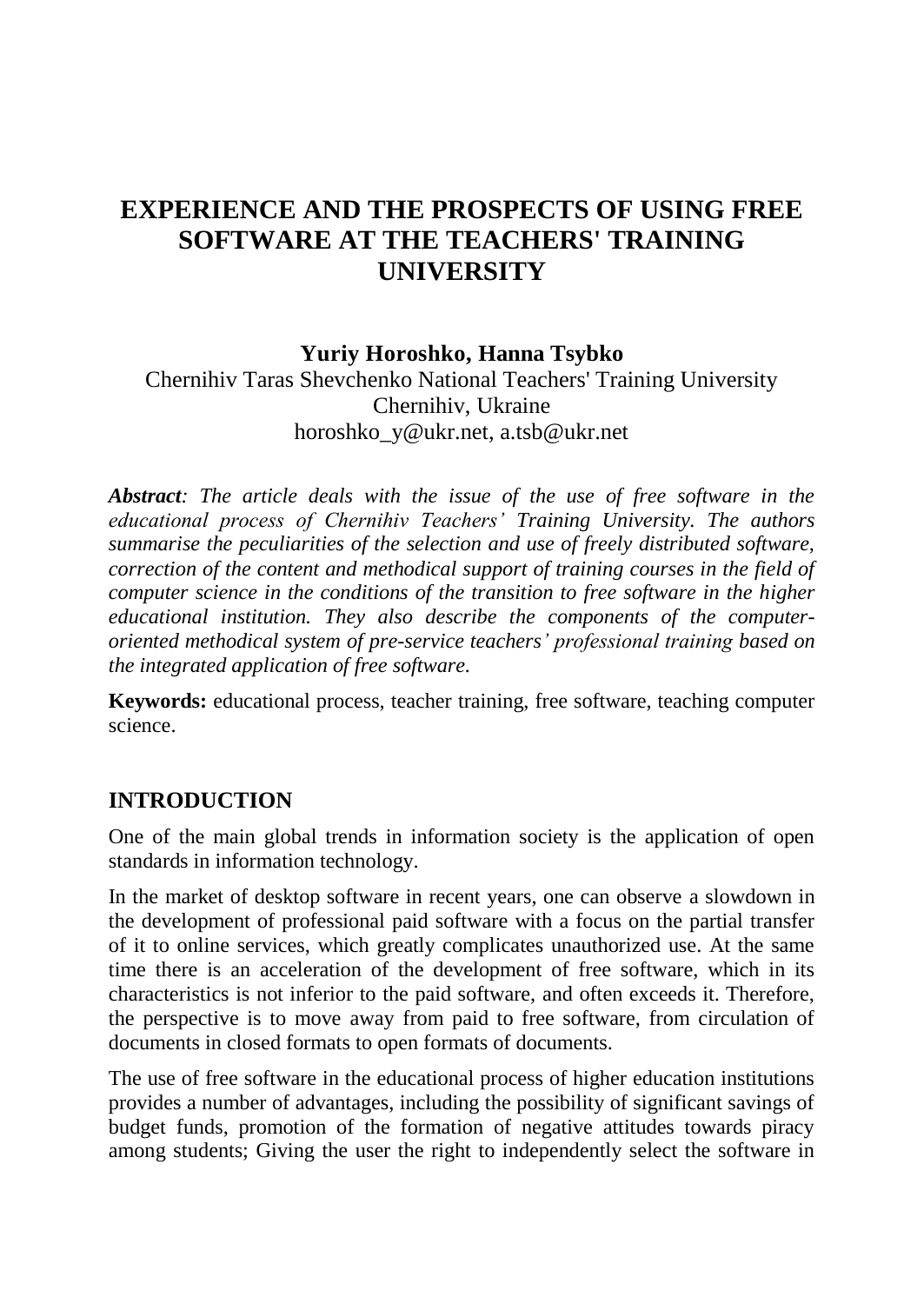further work; The possibility of independent modification and adaptation of existing software.

Systemic, pedagogically substantiated introduction of free software in educational institutions will help society as a whole avoid the dominance of IT corporations by facilitating competition in software development: graduates trained in the use of free software will be able to use it in further professional activity without additional funds.

Currently, in a number of countries, the feasibility of using free software in the public sector and education sector has been recognized. In particular, in Argentina, Georgia, Russia, South Korea in the Philippines there exist state programs for using free software in educational institutions. Similar programs are being started in Italy, India, Germany and other countries.

The recognition by the world community of the feasibility of using free software, the increase of the number of software available for free use in educational institutions, encourage the development of various aspects of the use of free software in secondary schools and high institutions. In particular, such studies include works by Horoshko Yu.V., Semerikov S.O., Teplytsky I.O., Gabrusev V.Yu., Pokryzhen D.A., Kostyuchenko A.O., Shkardybarda M.I. and many other scholars and practitioners. However, the problem of the development of a computer-oriented methodical system of professional training for future teachers of physical and mathematical specialties, based on the integrated application of free software, remained unresolved.

Realizing the relevance and prospectivity of this direction of development of informational education, the staff of the Chair of Computer Science and Engineering during the last fourteen years is carrying out a purposeful transition to the use of free software in the educational process at the Faculty of Physics and Mathematics and other faculties of Chernihiv Taras Shevchenko National Teachers' Training University. In order to summarize the gained experience, the staff of the department in 2012 started work on the scientific research "Development of components of the free software-based teaching methods of computer science for students of teachers' training institutes of higher education". The working hypothesis for this study is the assertion that only a teacher who has acquired his professional competences in higher education institution in the context of the integrated application of free software will be able to effectively implement free software in the process of his professional activity.

The purpose of the work: development of components of methodical system of training teachers of computer science that is based on the integrated application of free software and creates conditions for further use of this software by a specialist in professional activities.

The project was aimed at: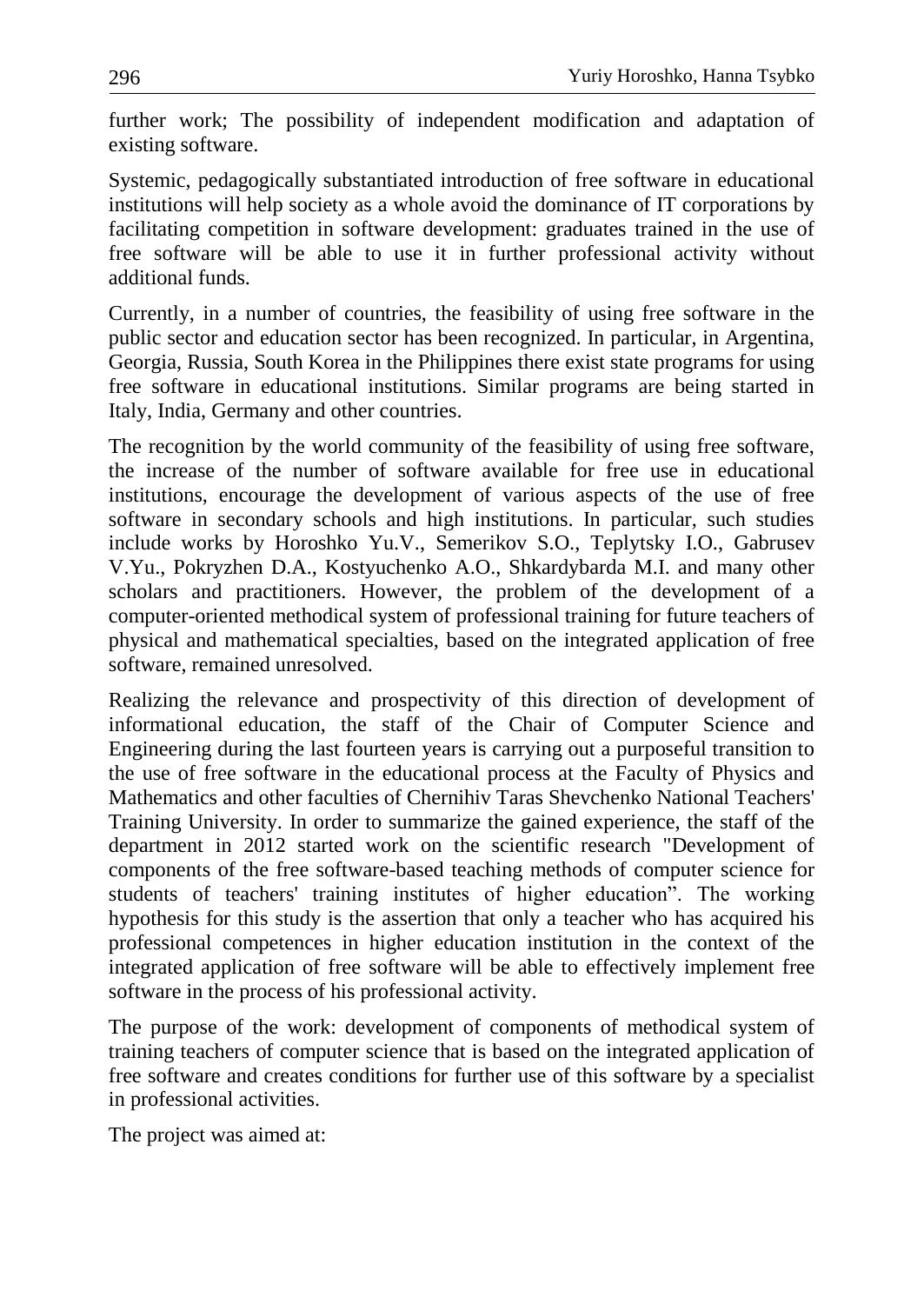- 1. development of criteria for the selection of free software for its didactically substantiated application in the educational process of a pedagogical institution of higher education;
- 2. correction of content and methodical support of training courses of information orientation taking into account the integrated application of free software;
- 3. development of didactic materials on disciplines of computer science and checking their effectiveness in conditions of educational process.

The proposed research contributes to solving the actual problem of modern pedagogical higher education institutions - the training of a highly professional teacher and a specialist in the field of information and communication technologies, competitive in the modern labour market. The trained specialists will have experience in using free software, that will enable the school to meet the current requirements of the educational process.

## **RESEARCH METHODOLOGY**

The methodological basis of the research is the systematic scientific and methodological analysis of the problem, which was conducted through the study and testing of software, the processing of scientific articles, publications in the pedagogical and computer press, regulatory documents and study of the experience of leading specialists in the field of information and communication technologies and teachers of computer science and methods of teaching computer science.

The means of the study are structurally-logical analysis of the state of the problem and potential opportunities for the development of the idea of implementation of free software into the educational process and computer hardware park, corresponding to the problem.

To solving the research problem, system-analytical and constructive approaches were used that allowed to optimize the course of research.

## **1. SELECTION AND USE OF FREE SOFTWARE IN THE PROCESS OF PROFESSIONAL TRAINING OF THE TEACHERS OF COMPUTER SCIENCE**

In modern society, it is necessary to prepare a teacher who can effectively use in his professional activities a variety of software. It stimulates scientists and practitioners to reasonably select and apply software that meets the needs of a modern school. Solving the problem of implementing free software in educational institutions and state institutions in Ukraine requires a systematic approach and a certain set of activities.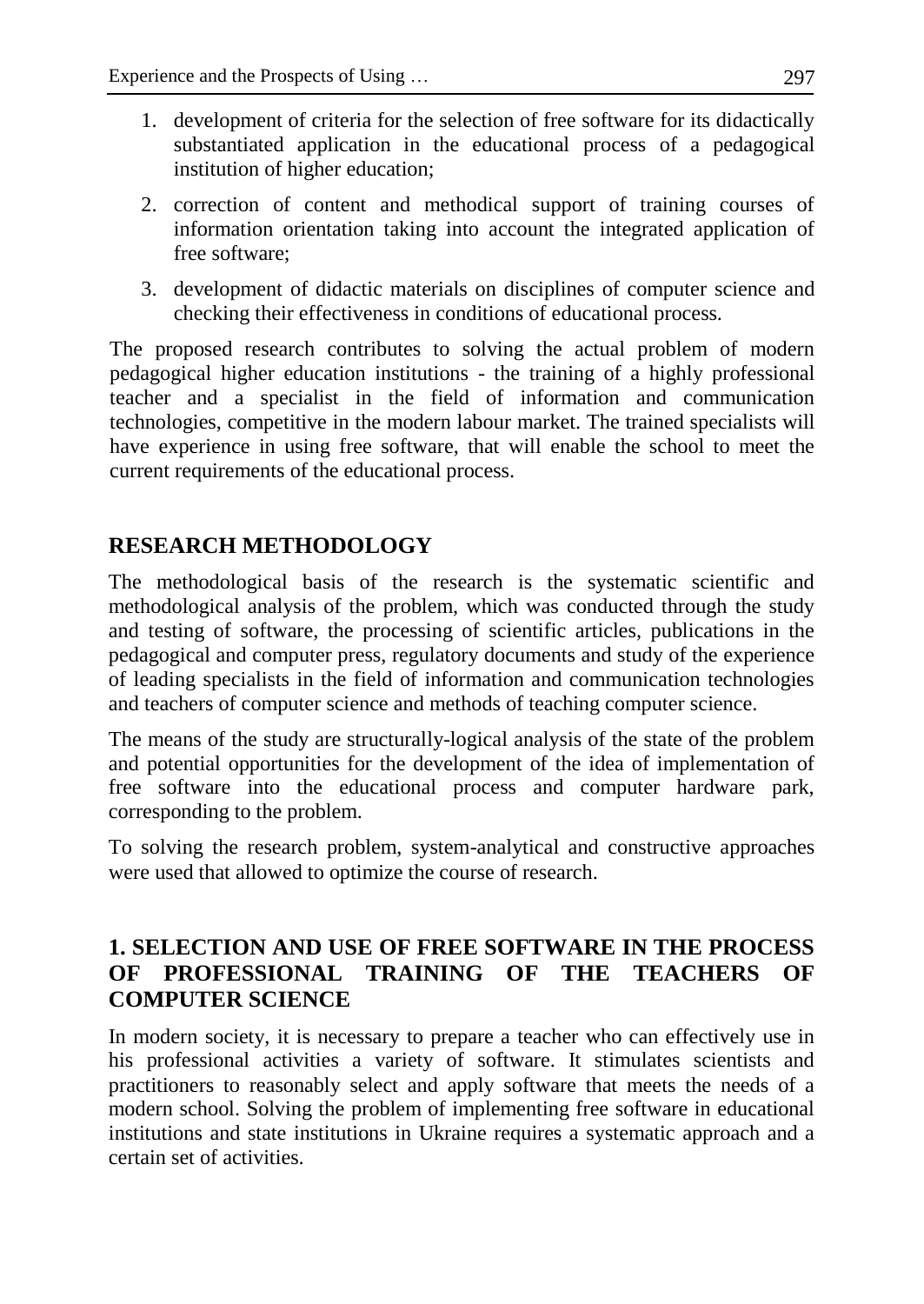Taking into account the experience of implementing free software in the educational process, the following problems can be distinguished:

- school curricula on computer science are mainly focused on the use of proprietary software;
- the amount of methodical literature is insufficient;
- the material base is obsolete, that limits the choice of current software;
- the management is not sufficiently interested in transition to the free software;
- some teachers have not an incentive to update teaching materials;
- the lack of motivation for students who are accustomed to use "the free" version of the most expensive software products;
- a large number of alternative software and at the same time an indefinite period of support (existence of a project).

Most of the above mentioned problems can be solved with a proper selection of free software for further use and study at the teachers' training university. In the course of the project implementation, the requirements were set for the selection of such software. In our opinion, selecting software involves solving the following tasks:

1. The software should provide the full range of services required by the users to perform their professional duties. Sometimes it is necessary to use a package of several free programs to replace the proprietary software.

For example, when transiting from the popular proprietary office suite Microsoft Office to the free LibreOffice, one should offer Scribus software as an alternative to Microsoft Office Publisher, as the LibreOffice package does not have a computer layout program.

2. The software must have an interface and a set of services similar to the product that the user has become accustomed to working with.

As practice shows, the transition to the use of anything new to the user is primarily related to overcoming the psychological barrier, which is a habit, even if this new set of services is much better than what they used to do. That is why, if the proposed new software product is close to that with which the user works, such barriers are much easier to overcome. Thus, the interface of the visual programming system Lazarus completely duplicates the Delphi interface. Therefore, the transition from Delphi to Lazarus does not cause a psychological barrier to its use.

3. The software must be cross-platform or such that allows easy use of emulation technology.

If a user already has a certain set of proprietary software, it is difficult to make him move to free software, taking into account the money spent on the paid product. And vice versa: if a user needs a set of programs that do not have the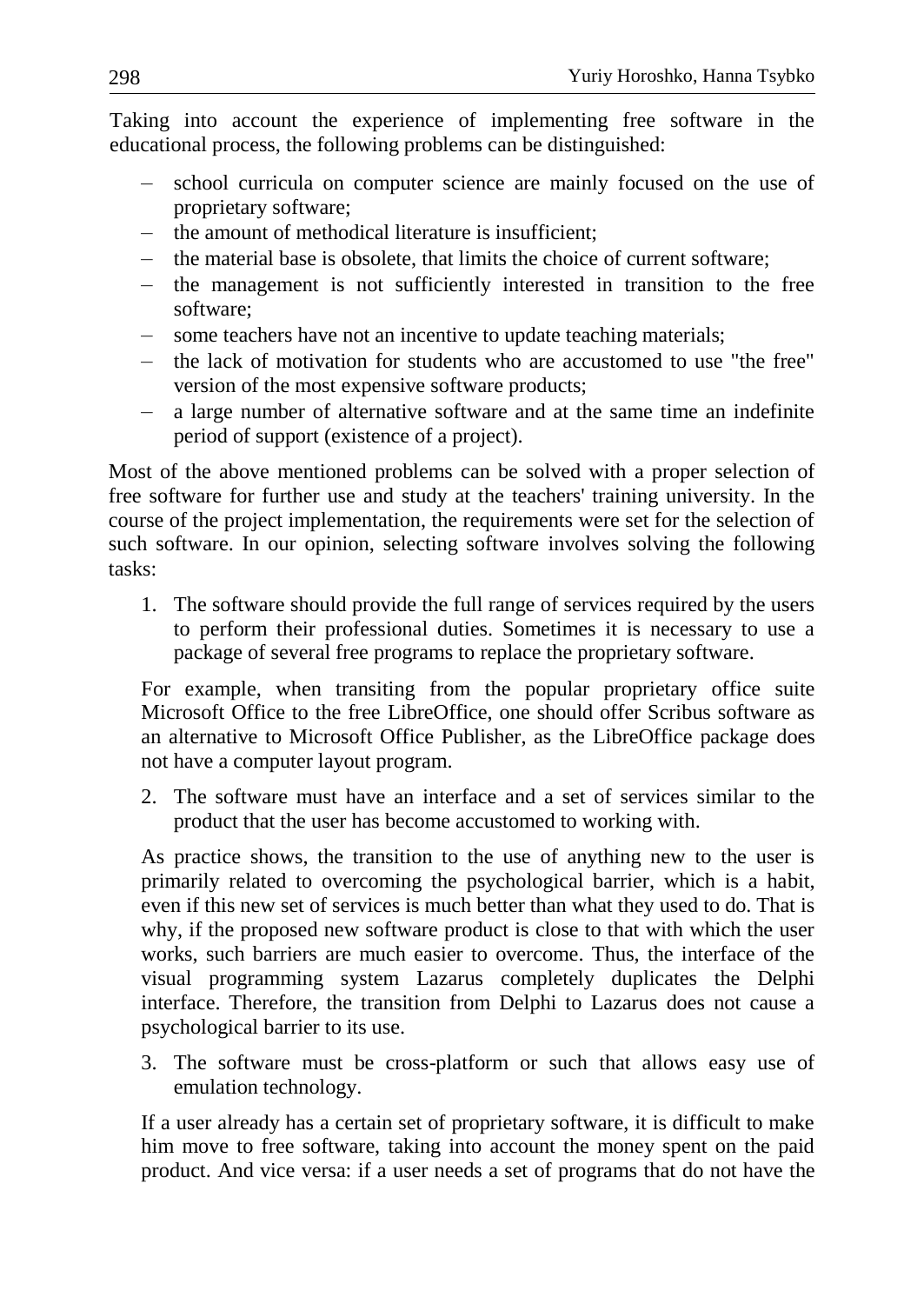appropriate free full-featured alternative (for example, "1C Enterprise"), he will need to use the appropriate platform. That is why it is necessary to use crossplatform products that allow to move freely from one platform to another. Also, there exist a lot of accumulated Windows-based applications that can be emulated using other operating systems (for example, Windows-based programs can be run on the GNU / Linux OS, Mac OS through the Wine emulation).

4. The software should be based on the use of open source code and document format.

Some closed-source software has been repeatedly seen in undocumented actions that violated the privacy of the user working with the computer. In particular, it is known that most Internet browsers transmit encrypted data packets to the developer, which includes information about the hardware component of the user, the sites that he visits, search engine queries, personal data, etc. Such software work is in fact uncontrollable by the user. The use of the open-source software product and the documents format enables, if desired, to control both the work of the software product and any operations with the document. In particular, in our opinion, after the adoption of the Open Document Format for Office Application (ODF) format as an international standard ISO / IEC 26300, it is promising to move away from circulation of documents in closed formats to open document formats.

5. The use of software should be pedagogically substantiated.

The developer of proprietary software for the purpose of selling should provide all possible tools that may be needed by a potential client. At the same time, the client himself cannot use 50% of this tool at all. On the other hand, the free software developer usually focuses on the main, most widely used tasks and tools that become the basis for learning.

6. The software should have a Ukrainian localization.

Practice shows that commercial software products are being localized only when the company-developer plans to get the appropriate return on sales. If one can do without a translation, the money for translation is usually not spent. This is largely due to the practical absence of software products with the Ukrainianlanguage interface: for most users there is enough already developed Englishlanguage or Russian-language interface. However, in the educational process, the use of such software products is pedagogically impractical. Free software in this case has significant advantages, since the majority of programs have the ability to use the Ukrainian-language interface.

Taking into account the above requirements, there was proposed a set of programs (Table 1) that allow, on the one hand, to perform a simple transition from proprietary to freely distributed software, and, on the other hand, do not reduce the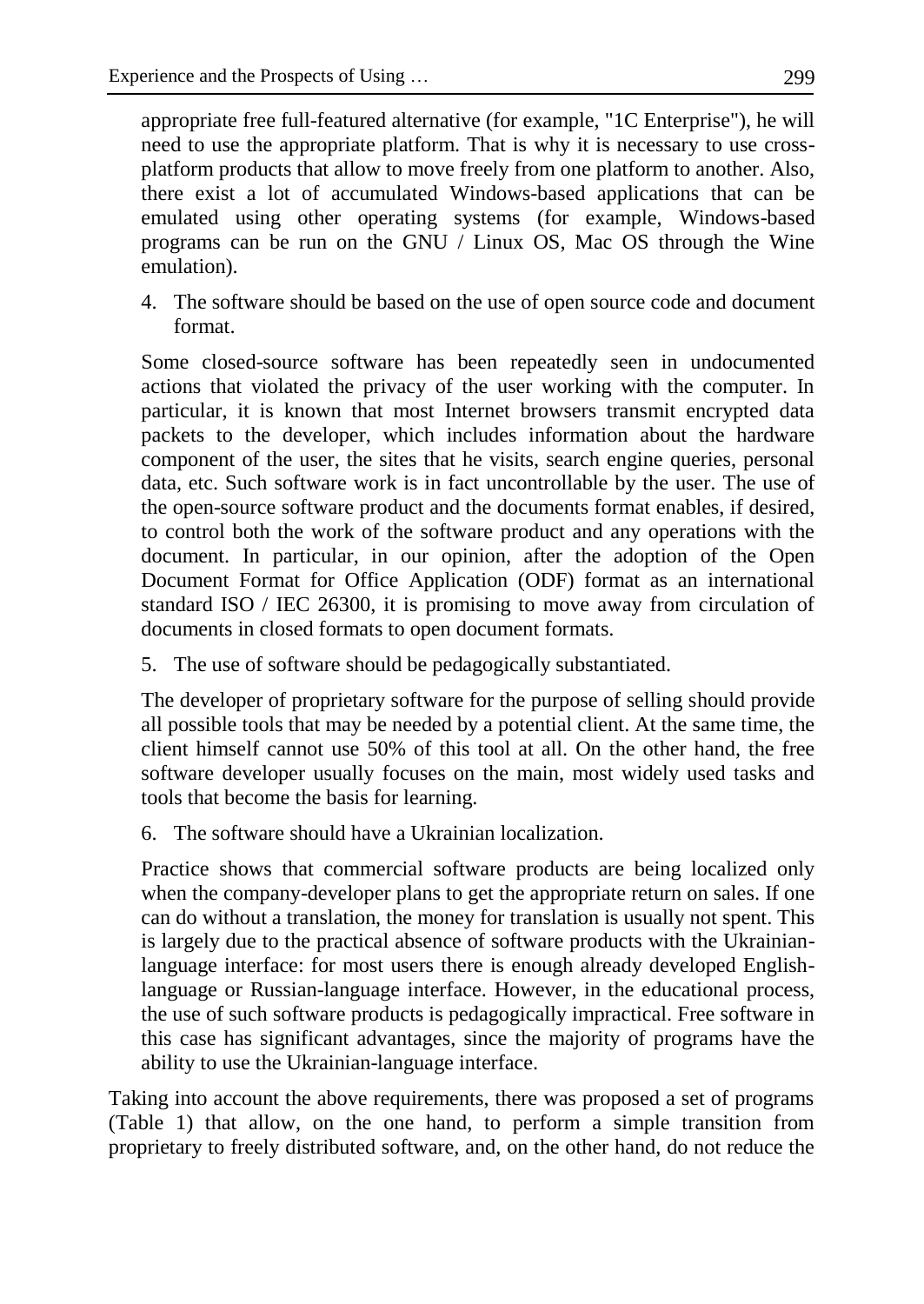set of functional capabilities for the educational and production activities of the user.

The software listed in Table 1 has been successfully used for a long time in the organizational and educational process at the Faculty of Physics and Mathematics of Chernihiv Taras Shevchenko National Teachers' Training University.

#### **Table 1**

| <b>Software</b><br>type            | <b>Name of open Advantages</b><br>/free software      |                                                                                                    | <b>Disadvantages Crossplatform Alternatives</b>                                       |        |                                                                   |
|------------------------------------|-------------------------------------------------------|----------------------------------------------------------------------------------------------------|---------------------------------------------------------------------------------------|--------|-------------------------------------------------------------------|
| Operating<br>System                | OSLinux<br>(OpenSUSE,<br>Debian)                      | Stability,<br>reliability,<br>convenient<br>differentiation<br>of rights                           | Somewhat<br>higher hardware<br>requirements for<br>working with<br>modern<br>software |        |                                                                   |
| Office<br>suite                    | Libre Office                                          | <b>Better format</b><br>support, more<br>logical menu<br>organization<br>and document<br>structure | Somewhat<br>slower work,<br>incomplete set<br>of tools                                | *      | KOffice,<br><b>GNOME</b><br>Office,<br>Google Docs                |
| Layout of Scribus<br>documents     |                                                       | More<br>professional<br>direction                                                                  |                                                                                       | *      |                                                                   |
| Archiver                           | 7zip                                                  | <b>Better</b><br>compression<br>ratio                                                              | Somewhat<br>fewer additional<br>features, a<br>simpler<br>interface                   | ∗      | PeaZip,<br>FreeArc                                                |
| File<br>manager                    | Konqueror,<br>Nautilus, Far,<br>Midnight<br>Commander | No binding of<br>the system to<br>the file<br>manager, better<br>functionality                     |                                                                                       |        | Dolphin,<br>Thunar,<br>Unreal<br>Commander,<br>Gnome<br>commander |
| Pro-<br>gramming Lazarus<br>system | Free Pascal,                                          | Full-time work<br>in 32-bit mode,<br>more libraries,<br>work with<br>Cyrillic                      |                                                                                       | $\ast$ | Geany,<br>NetBeans,<br>Eclipse                                    |

#### **Freely distributed software for use in the educational process**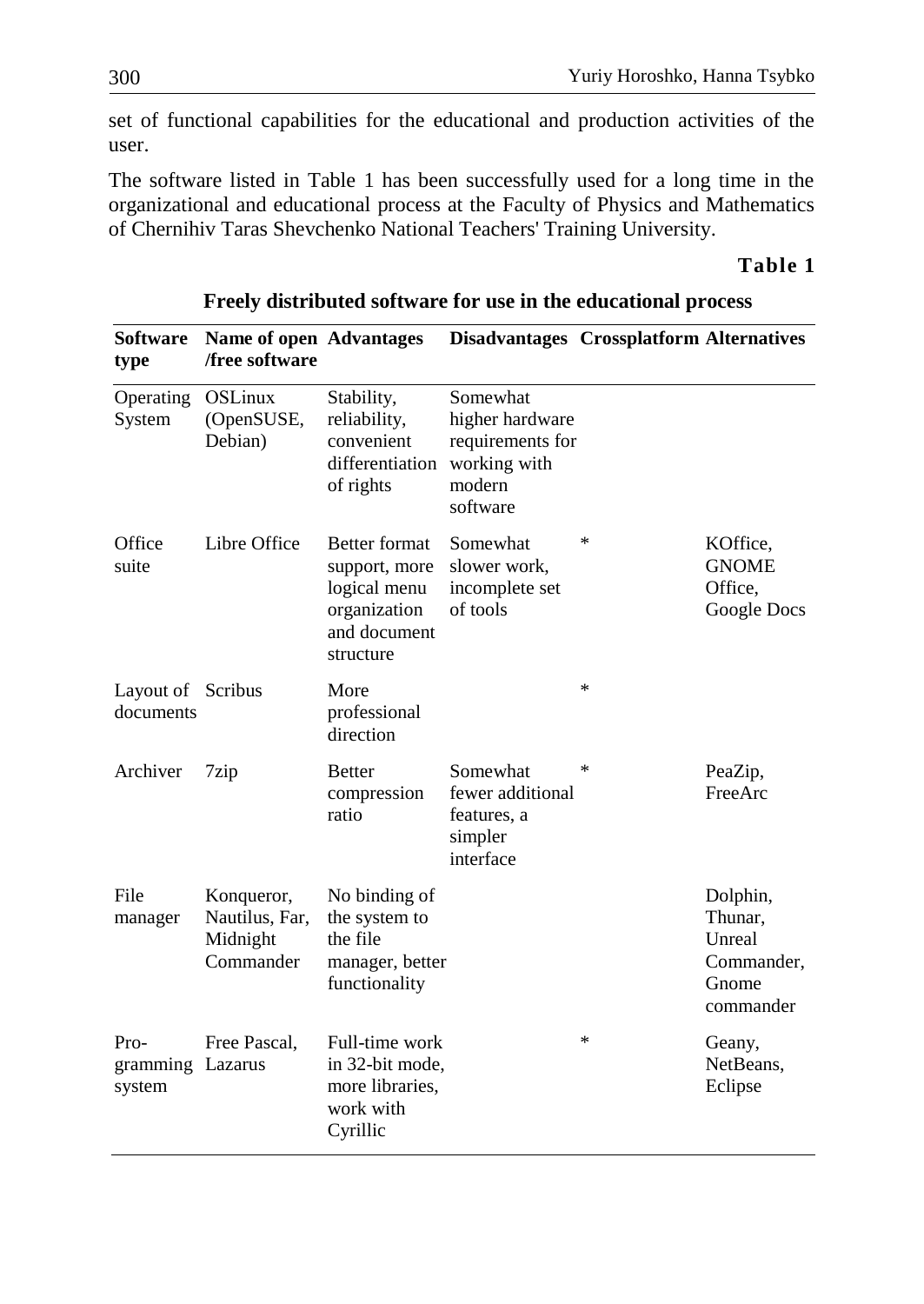| Declara-<br>tive pro-<br>gramming<br>system | <b>SWI Prolog</b>                                           |                                                             |                                                                | $\ast$ | <b>GNU Prolog</b>               |
|---------------------------------------------|-------------------------------------------------------------|-------------------------------------------------------------|----------------------------------------------------------------|--------|---------------------------------|
| Email<br>Client                             | Mozilla<br>Thunderbird                                      | Functionality,<br>convenience                               |                                                                | *      | Sylpheed,<br>Evolution          |
| Raster<br>graphic<br>editor                 | Gimp                                                        | PhotoShop<br>format support functionality                   | Somewhat less                                                  | *      | Krita                           |
| Vector<br>graphic<br>editor                 | Inkscape                                                    | ease of use                                                 | Wide features, Somewhat less<br>functionality                  | ∗      | OO Draw,<br>sK1                 |
| Audio<br>editor                             | Audacity                                                    |                                                             | Weaker<br>functionality<br>associated with<br>licensing issues | $\ast$ |                                 |
| Video<br>editor                             | KDEnlive,<br>Avidemux,<br><b>VirtualDubMod</b>              |                                                             | Fewer<br>"working" video<br>formats                            |        | Kino,<br>VideoSpin              |
| Media<br>player                             | VLC, Mplayer Great<br>(and front-<br>end), AIMP,<br>Amarock | opportunities,<br>significant<br>support                    |                                                                | $\ast$ | Kaffeine,<br>Audacious,<br>cmus |
| Learning<br>nt systems Moodle,              | ITALC,<br>manageme LMS/LCMS:<br>Atutor, Efront              | Simultaneous<br>work with PC<br>with different<br><b>OS</b> | Somewhat less<br>functionality                                 | $\ast$ | <b>VNC</b>                      |
| Virtuali-<br>zation tool                    | VirtualBox                                                  | Advanced<br>console<br>features.<br>convenience             | Somewhat<br>fewer additional<br>features                       | *      | <b>QEMU</b>                     |
| Text<br>recognition Software<br>tools       | Online<br>Version                                           |                                                             |                                                                |        | CuneiForm,<br>ocropus           |

The list of free educational software can considerably vary depending on the operating system and the learning course.

*Source: Own work*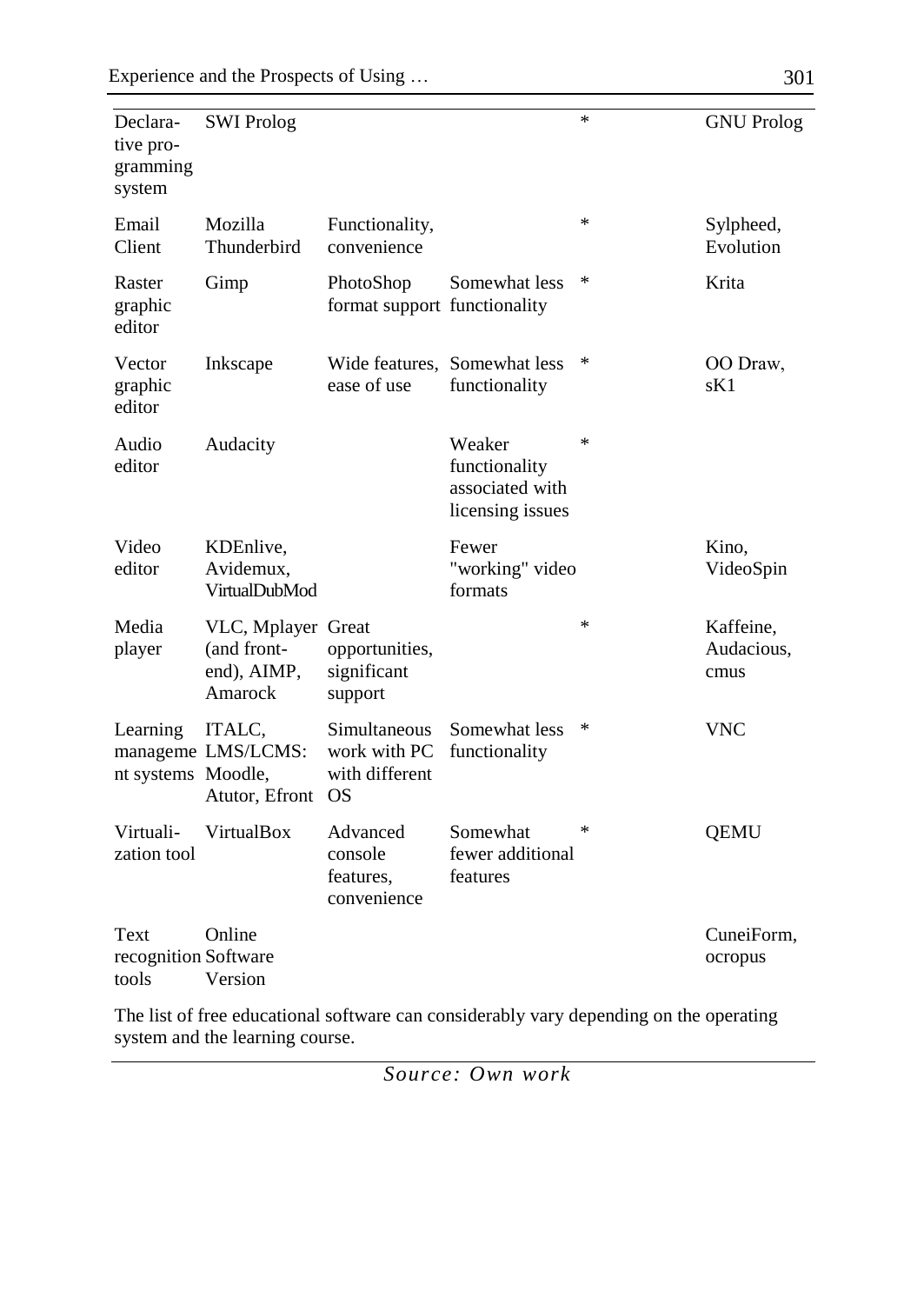## **2. COMPONENTS OF THE FREE SOFTWARE-BASED METHODICAL SYSTEM OF COMPUTER SCIENCE TEACHERS TRAINING**

The implementation of free software in the educational process requires some changes and corrections in all branches of informatics education and their methods. As a result of the work on the project, the components of the methodical system of training the teacher of computer science were developed in the conditions of application of free software. The obtained results are reflected in the content of the textbooks used in the educational process of Chernihiv Taras Shevchenko National Teachers' Training University in order to accompany the training of professional disciplines of the curriculum. The content of each of the manuals is based on the many years of experience in teaching students of faculty of physics and mathematics and other faculties of the university relevant sections of the computer science course.

#### **2.1. Elements of the methods of teaching freely distributed utilities**

The educational course "Information and Communication Technologies" deals with the issues related to the use of freely distributed program utilities, namely archivers on the example of the 7-Zip, file managers on the example of the Far Manager, browsers on the example of Mozilla FireFox, mail programs on the example of Mozilla Thunderbird, Virtual computers on the example of Oracle VM VirtualBox. The developed didactic materials can be used in the study of disciplines of computer a pedagogical educational institution, as well as in the independent mastering of the basics of work with such programs.

#### **2.2. Elements of the methods of teaching office programs**

Elements of the methodology of office program training are used in the course "Computer science" and are intended to support the training of widely used office applications: the word processor, the spreadsheets, the program for creation of presentations on the example of a freely distributed office suite LibreOffice that has gained popularity in Ukraine and in the world.

The content of the LibreOffice's training materials covers the main functions of these software tools. When studying the word processor Writer the practical work of the following content is offered: input and formatting of text; creation and application of templates; processing objects (including getting acquainted with the editor of formulas Math); processing tables. The topics of practical work on the spreadsheets Calc, are the following: creating and formatting tables, performing calculations and graphic constructions; solving problems of the course of higher mathematics (matrix method for solving systems of linear equations, plotting functions, approximate solving equations with the help of parameter selection); solving optimization problems (for example, the problem of resource allocation and transport task); processing databases in the spreadsheets (sorting, filtering, summarizing, constructing a pivot table). The practical work of studying the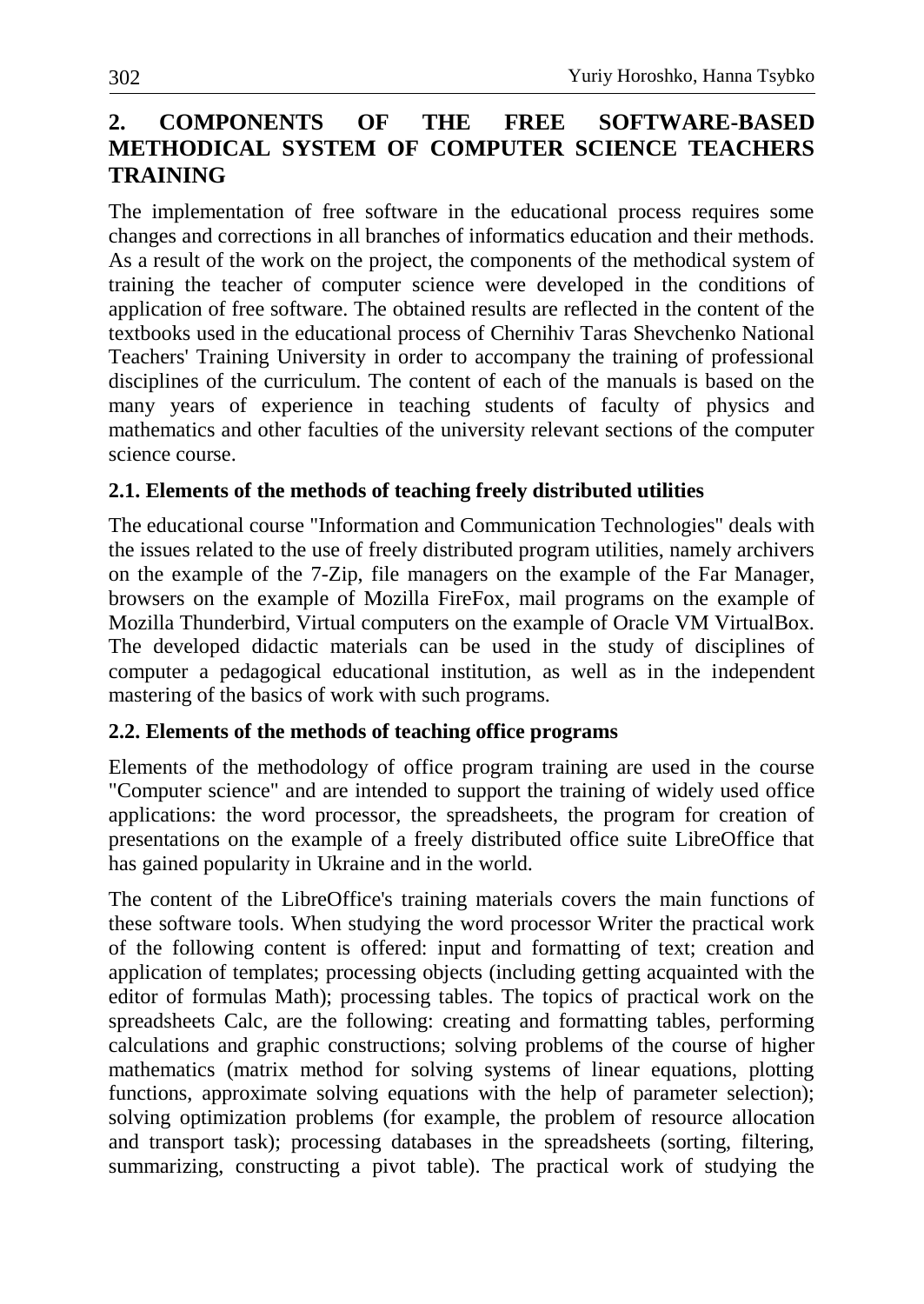presentation design program Impress includes getting familiarized with the basic services of the program, and its contents relate to the review of the LibreOffice components, including the DBMS Base and the Draw graphics editor.

The task of each practical work is accompanied by basic theoretical information, as well as a detailed description of execution with indication of alternative methods. For control and self-control, a list of control questions is included that covers the content of all performed tasks. For each work there added ten variants of control practical tasks, divided on three levels of complexity that makes it possible to implement a differentiated approach to the formation of competencies to use the specific features of application software.

These teaching materials can be used during classroom classes, as well as for independent study of the features of freely distributed office packages, or as a collection of tasks for correspondence forms of study.

## **2.3. Elements of the methods of teaching databases**

The tendency of extensive use of databases exists in fact in all spheres of human activity. Such spreading of databases based on various data models in a wide variety of information technologies is the basis for in-depth study of databaserelated issues, and above all questions about data models, in the course of computer science at the pedagogical university.

Mastering the effective methods of processing data on the basis of their formalization and structuring with the help of information modelling becomes absolutely necessary for specialists of the diverse industries, and especially for future teachers of computer science.

In the theoretical part of the proposed teaching materials, the notion of data modelling is emphasized, in particular the formation of competencies in constructing conceptual data models. The practical part is focused on using the LibreOffice Base DBMS. This choice is due to the fact that this DBMS is part of the LibreOffice suite of office applications that is cross-platform (there are implementations for all popular operating systems: the family of Microsoft Windows operating systems, the Linux family, Mac OS X), and also freely distributed. At the same time, it is a powerful database processing tool.

The LibreOffice Base database is a powerful relational DBMS, which allows user to create complex databases and use the SQL language to generate queries. In current version 5, query for data selection can be created using the QBE language. But for requests for updates, addition and deletion of data, one must necessarily apply the SQL language, that implemented in a way that minimizes the possibility of unwise recurrence of such queries. This way of implementing database modification queries is more successful than MS ACCESS, for example, where modification queries can be triggered by inexperienced students many times without any restrictions, and the practice of MS ACCESS shows that this often leads to data distortion.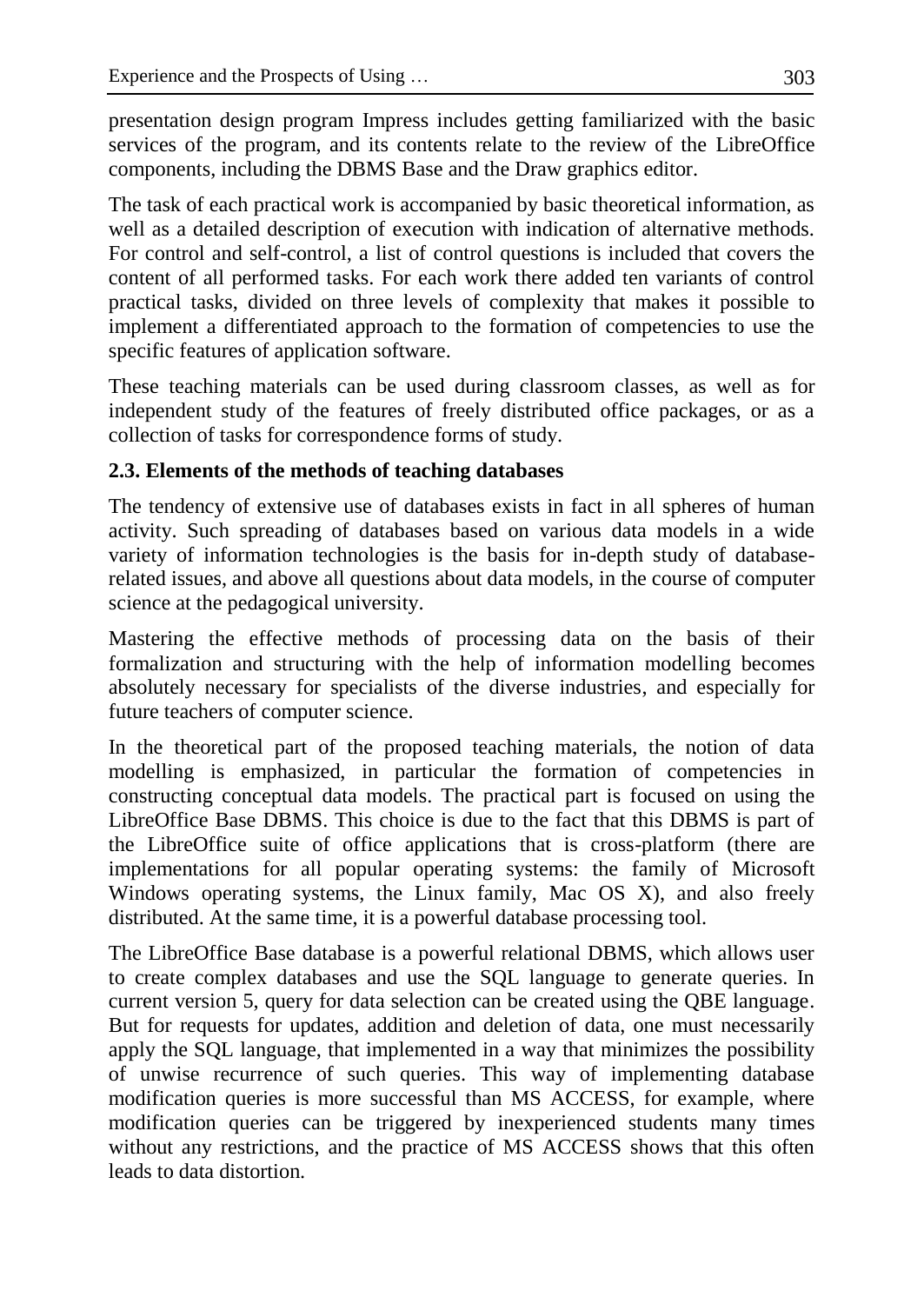For the further formation of students' competencies in the analysis of the subject field of the problem, the construction of an information model (in this case, firstly ER-model, and then on its basis SQL-model), and the research of the resulting model, students are offered a series of three laboratory works. In the first work, students must, on the basis of the terms of a certain subject field, develop an adequate data model, and then define the entities of the subject field, their properties and the relationships between them. Then, on the base on this data model, students create appropriate tables, identify the keys of these tables, establish links between tables, create forms for inputting and editing data with the constraints on the values in the fields, and finally fill in tables with data.

In the second laboratory work students must develop queries to the database created in the previous work. Conditions for the queries are formulated in terms of the subject field. Queries for data selection and data calculation are proposed to be performed using the QBE language (in terms of the LibreOffice Base - in the query designer), and data modification queries must be described in SQL.

In the third laboratory work, students must develop reports (using computational fields) to the database created in the first laboratory work.

The tasks in laboratory work contain 12 options, so each student's subgroup performs its own version.

The considered materials are intended for students of physical and mathematical faculties of teachers' training universities, but they can be used by students of other specialties of universities, who study computer science, as well as teachers of computer science.

## **2.4. Elements of the methods of teaching programming**

Due to the planned transition to the use of free software at the Faculty of Physics and Mathematics for the study of the basics of algorithmization were selected the programming languages Object Pascal and  $C +$  and, correspondingly, the programming environments Lazarus and Code::Blocks. The choice of these languages and environments is based on a large number of methodological manuals, sets of laboratory works, etc. It is important that these languages are the main languages at Olympiads in computer science for schoolchildren in Ukraine and in the world.

Like Delphi, Lazarus is an RAD environment (rapid application development), which allows user to quickly create a user interface. Unlike Delphi, Lazarus is a cross-platform application that supports OS such as GNU / Linux, Microsoft Windows, Mac OS X, FreeBSD, WinCE. IDE Code::Blocks is freely distributed and cross-platform as well.

The Lazarus environment is quite suitable for learning object-oriented programming, and its free and open source code, the ability to use this environment in commercial development legally, the ability to port their own applications on the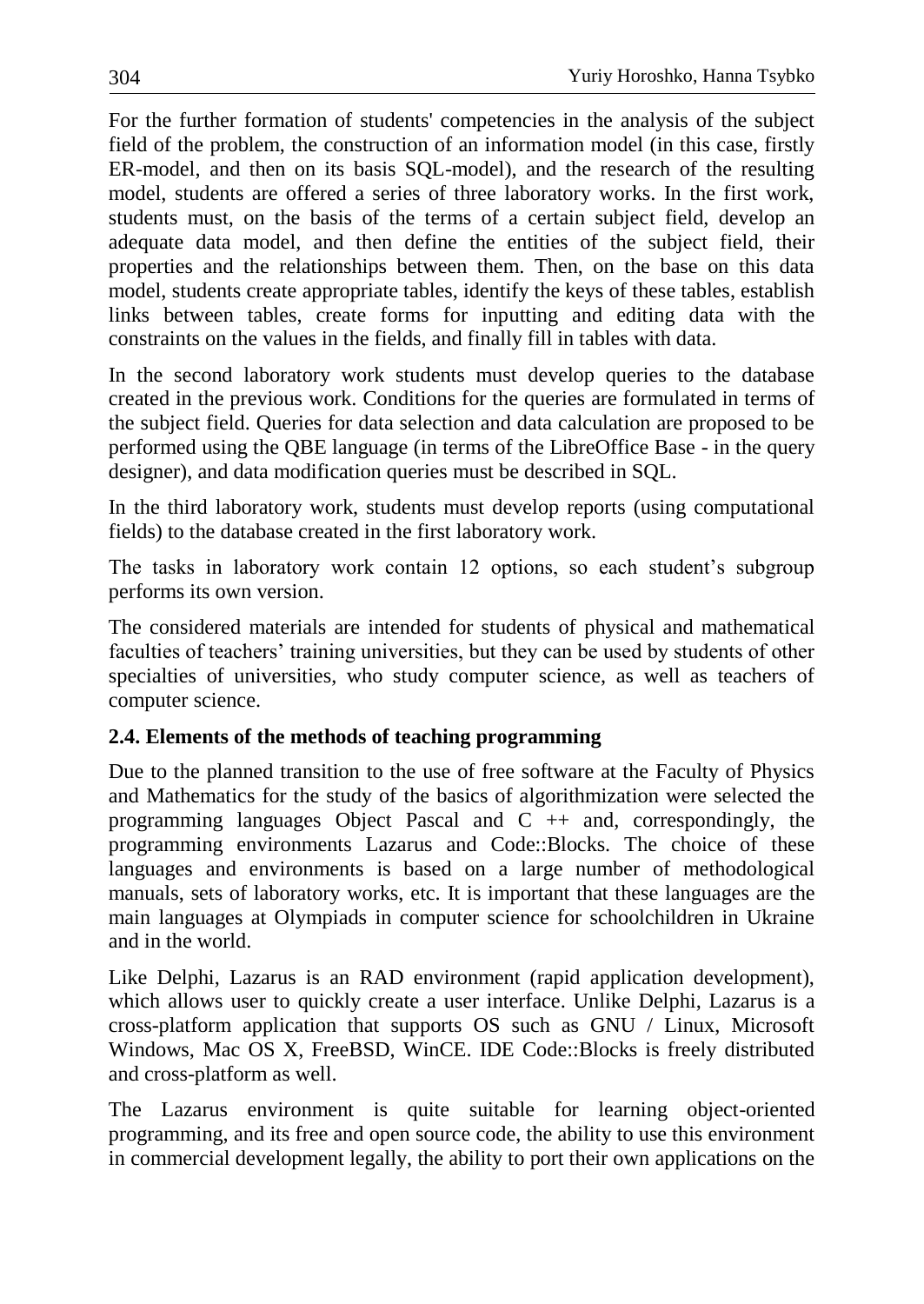most popular platforms allows to use it for creation of rather complex crossplatform projects.

In the process of studying the basics of algorithmization and programming, students carry out a series of laboratory works, where the tasks are divided into three levels of complexity that makes possible the differentiated approach to the evaluation of learning results.

#### **2.5. Elements of the methods of teaching modern operating systems**

In the process of teacher training with the systematic use of free software, it is extremely important for students to acquire competencies in the use and administration of modern, freely distributed operating systems. The GNU / Linux operating system has all the prospects to become the main operating system in the learning environment.

GNU / Linux is considered to be the most significant achievement in the field of free software. Today, the Linux family is in the forefront of server and server applications. At the same time, Linux is increasingly spreading as a regular office, home and gaming OS, like a free and honest operating system - GNU / Linux is becoming an operating system for education and training. As a result of the project, educational and methodological materials were developed to provide a new course of teaching operating systems that includes the main current trends in this field. The corresponding manual describes the theoretical content of the basic structure and functionality of modern operating systems, their main modules and components, as well as the main concepts, approaches to the organization and principles of operation in Linux operating system. The manual is intended for students of pedagogical universities studying the course "Modern operating systems" or similar one.

## **2.6. Elements of the methods of teaching e-learning courses creating**

One of the new learning technologies that is becoming widespread in an informative society is distance learning. In particular, Internet-based learning is most popular. Due to the development of the Internet and modern methods of communication and data exchange, it is possible to create and use new tools such as electronic notes, encyclopaedias, tests, glossaries, questionnaires, virtual laboratories, etc. One of the options for introducing such methods and technologies into the learning process is the use of learning management systems. The basics of using such systems are studied by students in the course "Creation and administration of distance educational resources". In order to accompany this course, educational and methodological materials are developed, which discuss the theoretical and practical issues of creating electronic training courses and manuals using free learning management systems. The presentation is based on LMS Moodle, eFront, Atutor, and EXE-Learning.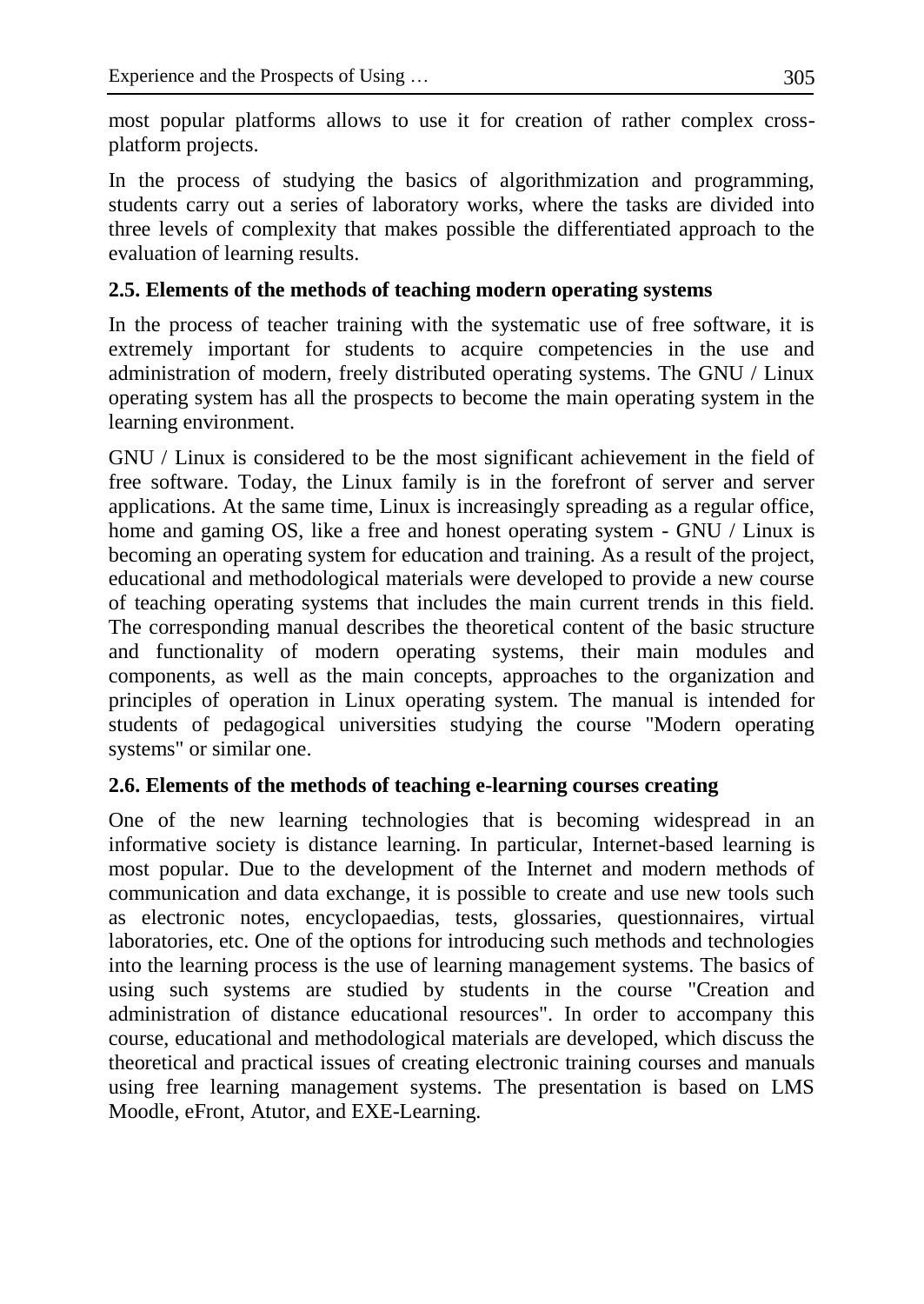EFront is a new generation of e-learning systems that combines the functions of the Learning Management System (LMS) and the Learning Content Management System (LCMS).

The use of eFront helps to solve the tasks of organizing the educational process in educational institutions, as well as the tasks of professional development, certification and selection of employees in organizations of different sizes.

Moodle (Modular Object-Oriented Remote Learning Environment) is a free, open source distance learning system. The system implements the philosophy of "pedagogy of social constructivism" and focuses primarily on organizing the interaction between the teacher and the students, although it is also suitable for organizing traditional distance courses, as well as for continuing full-time learning.

Moodle is translated into dozens of languages, including a partial translation into Ukrainian. The system is used in 175 countries of the world.

The aim of the Moodle project is to provide teachers with the best tools for managing and accelerating learning.

LCMS ATutor makes it easy for teachers to organize various training courses. Students receive an adaptive and easy learning environment. Beside that ATutor is licensed under the GPL2 license, this program supports at the moment and in the future a number of standards that provide easy access to other software and easy third-party software development.

ATutor is a web-based system, easy to install, configure, and maintain for system administrators; Teachers (instructors) can easily create and transfer teaching materials and run their online courses. The system is modular, that is, it consists of separate functional units - modules, so it is open for modernization and expansion of functionality.

The developed teaching materials are used by students in the educational process. In addition, due to the modern requirements of the Ministry of Education of Ukraine, the teaching and methodical support of most curriculum disciplines should be submitted in the form of electronic learning resources. In this regard, at the Department of Computer Science and Engineering a workshop for teachers of all faculties for the development of electronic training courses and manuals has started. The participants of the workshop acquire the necessary competencies in using the developed methodical support.

## **2.7. Elements of the methods of teaching computer graphics and multimedia**

In the analysis of available free software and its selection for use in the course "Computer graphics and multimedia technologies" it was found that existing opensource programs can cover the entire spectrum of study of the elements of computer graphics and multimedia technologies in secondary schools and high institutions.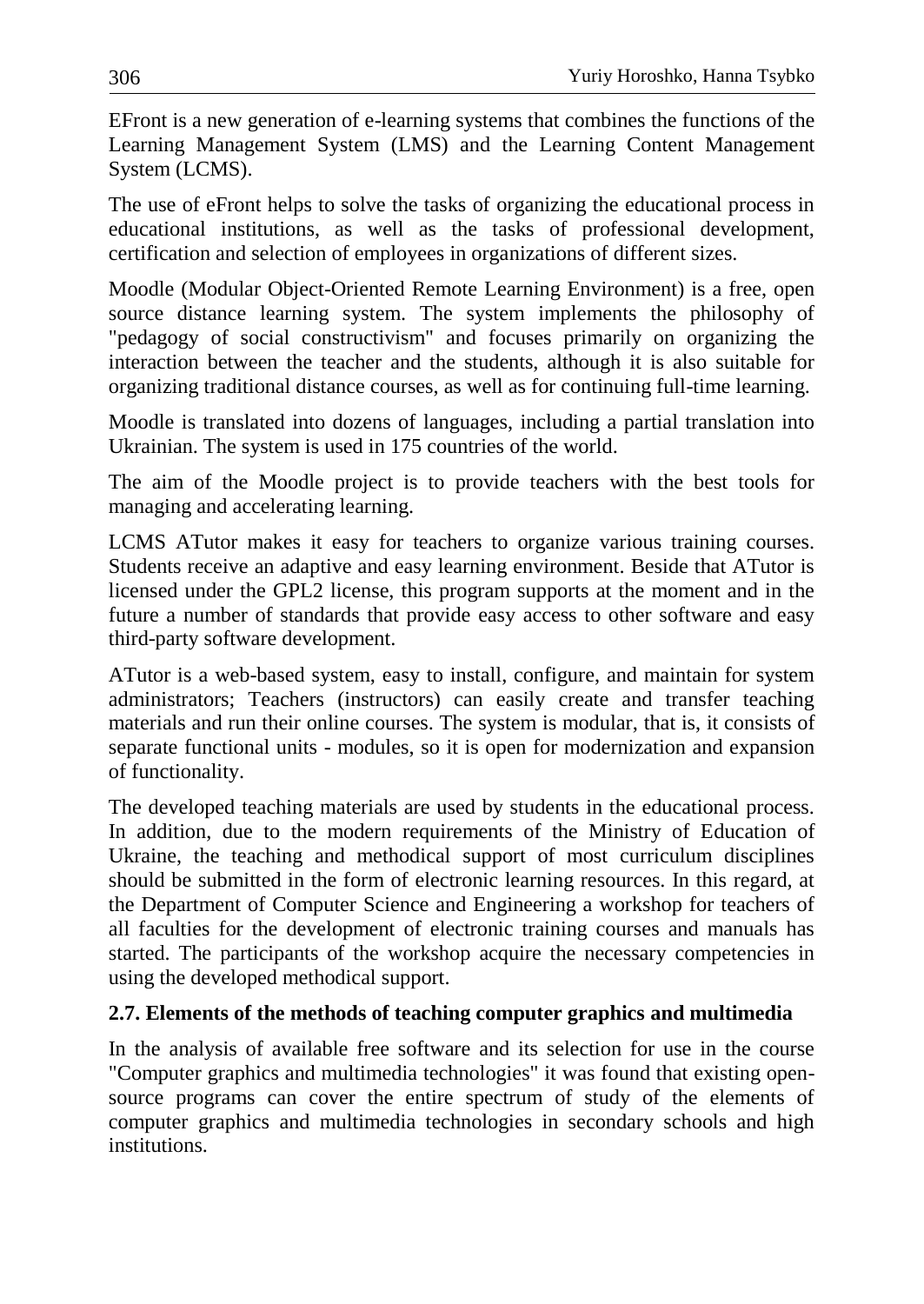For the formation of students' competencies in the processing of graphic, audio and video data in the educational process freely distributed analogues of popular proprietary programs are used. In particular, the raster graphics editor, GIMP (GNU Image Manipulation Program), is a serious alternative to the Photoshop for semi-professional raster graphics processing. For vector graphics processing one can use the Draw program from the LibreOffice package, which can replace software products such as Corel Draw, Xara Designer, or Adobe Illustrator for high school needs. The Inkscape program is a vector graphic editor designed to create artistic and graphic illustrations (including animated), and can also be used as a general-purpose automated design system.

It is suggested that one should study the audio on the base of the Audacity program. This audio editor allows to work with multiple audio tracks at the same time, apply standard methods of sound processing, make sound recordings. Formation of competencies for video data processing is carried out using Avidemux video editor, which supports a large number of video file types, has a simple and convenient data processing tool, multilingual interface and a rich set of various filters.

It's worth noting that GIMP, Inkscape, Audacity, Avidemux software are crossplatform, that is, operate under different operating systems, including Linux, Free BSD, MacOS. Such independence from a platform gives significant benefits to the user in his further professional activities, increases the flexibility of the learning process and simplifies the transition to the use of various operating systems.

## **CONCLUSION**

The main results of the project "Development of components of the free softwarebased teaching methods of computer science for students of teachers' training institutes of higher education", are:

- 1. The didactic potential of free analogues of commercial software that is widely used in educational institutions has been substantiated.
- 2. Selection of free software for application in the educational process of the schools and pedagogical institutions of higher education has been carried out.
- 3. Educational software products have been developed and improved: a test program Tester has been created, a teaching and methodical complex Gran, recommended by the Ministry of Education and Science of Ukraine for use in the educational process of schools and universities, has been improved.
- 4. Methodical support of training courses of information orientation, aimed at preparing students for the effective use of free software in their further professional activities, has been developed.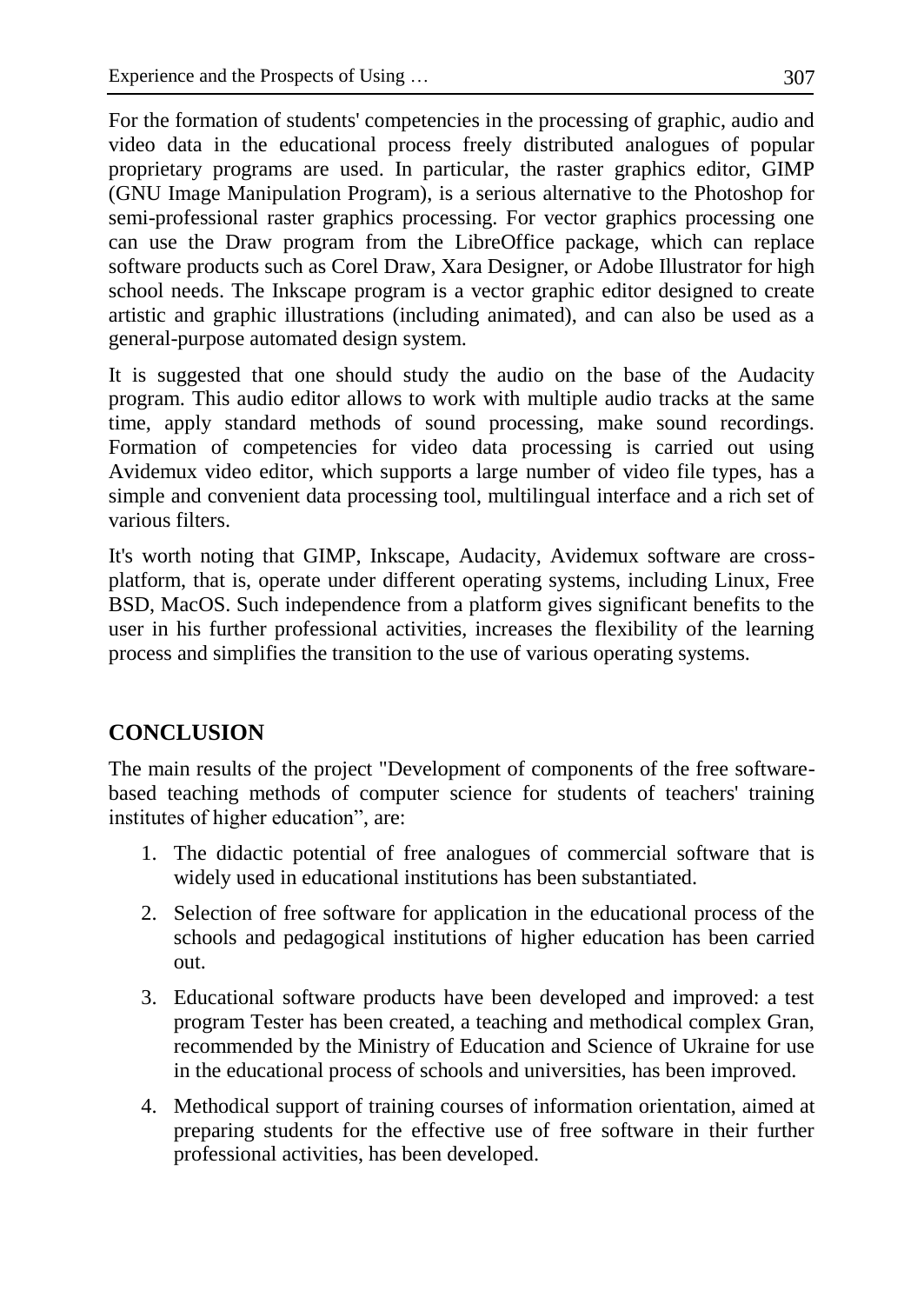- 5. The methodical system of teaching information modelling on the basis of the use of free software has been developed and tested. This work has led to a successful dissertation by Y. V. Horoshko "System of information modeling in the training of future teachers of mathematics and computer science" for the scientific degree of the Doctor of Pedagogical Sciences in specialty 13.00.02 – Theory and Methods of Teaching (computer science).
- 6. The methodical system of teaching programming based on the application of free software has been developed and tested. This work has led to a successful dissertation by A. O. Kostyuchenko "Methodical system of training pre-service teachers of mathematics and computer science for the development of educational software tools" for the scientific degree of the Candidate of Pedagogical Sciences in specialty 13.00.02 – Theory and Methods of Teaching (computer science).

Experience and results of the research are presented in 24 publications in scientific editions of Ukraine and abroad.

The didactic materials developed during the work on the project were implemented into the educational process of Chernihiv Taras Shevchenko National Teachers' Training University, Chernihiv K.D. Ushinsky Regional Institute of Postgraduate Pedagogical Education, National Pedagogical Dragomanov University.

As a direction of further research the team of project implementers consider work on the problem of developing components of the methodical system of teaching computer science, that will form the pre-service teachers' professional competence not only in the use of available free software, but also in the creation of author educational software for organizing an effective learning process in a modern school.

## **REFERENCES**

- Assemblée nationale, [on-line] at http://www.assembleenationale.fr/14/ta/ta0180.asp, (accessed 2 August 2017)
- Goroshko, Yu.V., 2015: *Theory and methodology of working with databases.* Chernihiv, 2015. P. 78. [In Ukraine]
- Goroshko, Yu.V., Kostyuchenko, A.O, 2011: *Theory and methodology of pedagogical software development.* Manufacturing Yermolenko O. M., Chernihiv, 2011. P. 144. [In Ukraine]
- Goroshko, Yu.V., Tsybko, G.Yu., Vinnychenko, E.F., Shkardybarda M.I., Kostyuchenko, A.O., Penkov, A.V., 2013: *Selection of freely distributed software for use in pedagogical university,* The Bulletin of Chernihiv Taras Shevchenko National Teachers' Training University Series: Pedagogical Sciences, issue 113. P.125-129. [In Ukraine]